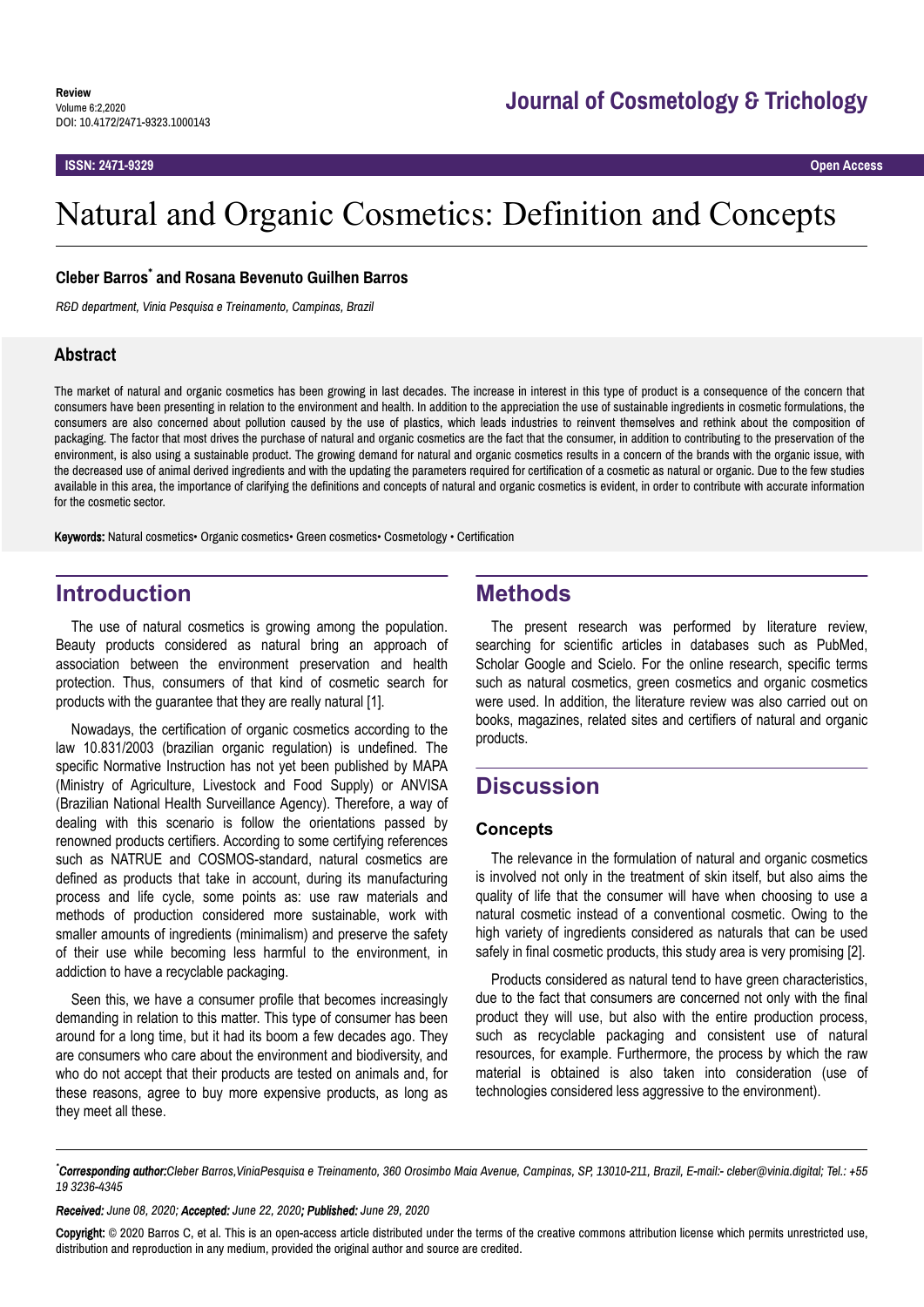As stated by IFOAM (International Federation of Organic Agriculture Movements), ingredients with organic certification are natural substances and derived natural substances from controlled organic farming certified by a duly recognized certification.

It can be said that in the last two decades the number of studies that prove the benefits of using natural ingredients has increased, both in cosmetics for dermatologic and hair care and for the treatment of diseases. For example, has been proved that colloidal oatmeal promotes better treatment of psoriasis and aloe vera has benefits in treatments of atopic dermatitis. In the case of stain reduction, it was shown that licorice, green tea, arbutin, soy, açai berry, turmeric and pomegranate offer benefits in reducing hyperpigmentation due to its antioxidative action [3].

The concept of natural and organic cosmetic ingredients is constantly expanding, since both the new consumers and climate changes occurring in the world claims for more sustainability, welfare and animal protection. Observing trends for the future, there is a lot of coherence in wanting to find means of production that is less aggressive to the environment and animals, such as greater responsibility for the use of water, increase in the production of sustainable packaging, not conducting tests on animals, dedication to environment, social responsibility and the appreciation of local producers [4].

## **Cosmetic history**

The cosmetic history occurs along with the evolution of the civilized world, and its use dates back at least 30 thousand years, when cosmetics were used only with religious purposes (like burning of incenses, resins and scented woods) and also to improve the appearance of the body (living or dead). Thus, it is possible to identify that men has always had a bond with cosmetics that has been improving every moment.

### **Egyptians**

According to recording data from the time of Cleopatra, the use of cosmetics started in Egypt, where the queen used to be immersed in goat's milk in order to make her skin softer. Ingredients such as honey, milk, vegetal flours and beeswax were commonly used by the Egyptian people, with which they were manufactured skin creams. In the production of makeup, were used natural lead carbonate and mercuric sulfide, and mixtures of ground charcoal and lead sulfide.And in the case of hair dyes, the Egyptians developed those using henna, roasted gallnuts and iron chips.

## **Romans and Greeks**

Through the teachings that the Egyptians passed on, the Roman and Greek peoples also had a strong influence on the history of cosmetics. Hippocrates (considered as the father of medicine), structured all the knowledge he received and started the study of dermatology. Around 400 BC clay cosmetics were already used in Greece, known as "beauty masks".In Rome, a doctor called Galeno (who passed away in 200 AD), besides transcribing anatomy, pharmacy and pathology subjects, also contributed to the advancement of cosmetology with his formula "cooling ointment", or cold cream emulsion.

In this period, the extracted ingredients were perfumed, such as anise, pepper, rosemary, sage, peppermint and lemon balm. Around this same time, perfume shops also started to appear, selling solid unguents, oily liquids and powders.

#### **Ancient East**

In the middle Ages, after the fall of Rome, the barbarians took over power and the christianity condemned the praise of beauty. In this way, medicine and cosmetology were left out for two centuries. However, men traveling to and from China, India, Tibet and Japan began to spread their acquired knowledge to the East people. Thus, the use of cosmetics continued to happen, although less intensely.

During the 3rd to 5th centuries AD many types of cosmetics were used in India, such as creams, oils, makeup and hair dyes. Even then, cosmetics were correlated with medicine, and started to be used in the treatment of skin diseases.

## **Renaissance period**

During the 13th to 16th centuries, Europe has returned to focus on civilization and with the increase in negotiations and trades; there was a significant development in materials related to cosmetics and perfumery. At that time, many materials were brought from the East, such as dyewoods, asbestos, zinc oxide, petroleum, spices, new colors and the use of coal as fuel.

During the Renaissance Period, in France a Venetian method was used to bleach hair, which consisted of immersing it in soda or alum (sulfate with astringent properties) and letting it dry in the sun. In England, basic lead carbonate (a white powder) was used by people as face powder as a sign of nobility.

In this period, knowledges about alcohol and distillation mechanisms advanced. In the 14th century, the first use of alcohol in perfumes was authenticated when a tincture of rosemary toilet water recipe was published. The attention that was given to the production of perfumes occurred because, despite all the interests with cosmetics and beauty, the habit of not taking a shower still persisted.

## **Modern age**

Distillation methods and procedures were developed, giving rise to essential oils, fats, soaps, and other ingredients used in cosmetics. At that time the cosmetics were made mostly in the home, although the number of outside cosmetic stores was already expanding ceaselessly. In France, the cosmetic market had already grown exponentially with the use of ointments, oils, depilatories and aromatic waters, in addition to everything related to perfumery.

Soap was already manufactured at that time, but subject to high excise taxes, which shows how elegant clothes and hairstyles were still considered more important than basic hygiene, that is, the habit of not taking a shower still existed. At the time, people used an almond paste just to perform a superficial cleansing on the skin.

#### **Contemporary age**

In the England and the USA, for most of the 19th century, women who wore makeup (except when on stage) were looked upon immoral. Unlike France, where women used cosmetics and makeup long ago. It was only after the First World War that prejudice against the use of cosmetic by Anglo-Americans began to diminish. After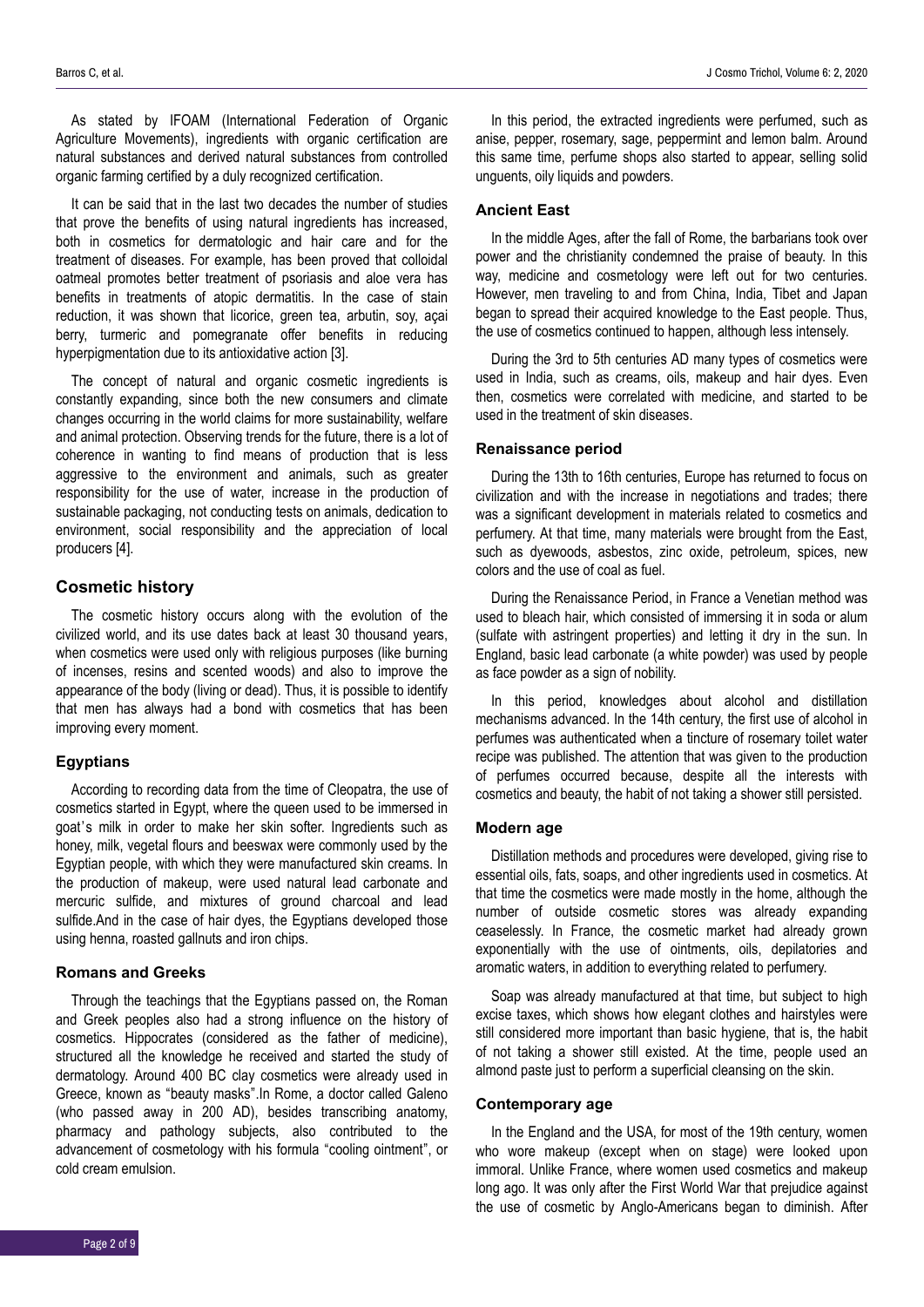World War II, the act of dyeing hair to disguise grey hair spread even more, allowing the growth of the hair coloring industry.

Reports of the use of sunscreen dates from World War II, when a physical blocker (red petrolatum) was issued by servicemen. The first sale of a sunscreen occurred in the United States, in 1928, and its active ingredients were benzyl cinnamate and benzyl salicylate.

In the 20th century the most developed countries grew extraordinarily with the production of cosmetics and cosmetics ingredients. Thus, the first cosmetic industries emerged, becoming an important economic agent.

### **Present and future**

Technological advances in cosmetology were too fast and admirable. In the 1980s and 1990s a large use of alpha-hydroxy acids (AHAs) was started in several cosmetic vehicles, as they help to reduce the appearance of wrinkles and age spots. Among other ingredients that have also started to be commonly used to combat skin aging are enzymes, vitamins and antioxidants.

Regarding the concern with the preservation of the environment and protection of health, it is possible to to highlight the attention and care with the conservation of natural sources of chemical products, biodegradable or reusable packaging, as well as the treatment of waste generated.

## **A brief history of the beginning of the natural movement**

In 1962, with the publication of the book "Silent Spring" by Rachel Carson, a debate began in the United States about the use of chemical pesticides, as well the responsibility of science and the limits of technological progress, which prompted the awakening of public environmental awareness. This publication raised certain questions to the government, which consented to the deliberate exposure of human beings to toxic substances that were released into the environment. There was no control over the amount of pesticides that were spread throughout the environment, as well as over the levels of exposure of living beings, which could not be measured either. Thus, there was no way to calculate the damage from long-term exposure.

Many manifestations about environmental awareness have occurred, but the decrease in the use of pesticides has not happened in the desired and necessary way to guarantee the safety of living beings. Thus, pollution has ceased to be a theory a long time ago and is a reality of modern life, so that it is necessary to reassess the relationship between the population and the natural world.

According to Carson, what is of most concern is the contamination of air, soil, rivers and seas, which in most cases is irrecoverable. This contamination, caused mainly by synthetic ingredients that are increasingly innovative. Thus, it becomes necessary to establish a control over the resources that are used in the production of synthetic ingredients and in the use of pesticides for pest prevention, associated with the modern lifestyle.

## **Cosmetic legislation**

According to RDC resolution nº 07 of February 2015 (Brazil), cosmetics, perfumes and personal hygiene products are

"preparations made up of natural or synthetic substances, for external use in the different parts of the human body, skin, capillary system, nails, lips, genitals external, teeth and mucous membranes of the oral cavity, with the exclusive or main objective of cleaning, perfuming, altering their appearance and or correcting body odors and either protecting or maintaining them in good condition". In addition, cosmetic products must follow some other rules, which provide for which substances are or are not allowed, such as preservative substances, dyes and ultraviolet filters [5].

## **Regularization of natural and organic cosmetic products**

Currently, there are no general rules dealing with the definition of natural or organic cosmetics. As there are no official norms and legal bases for the characterization of these types of products, one way of being able to use the terms as "natural" and "organic" for cosmetic products is to stick to the guidelines of some certifying references, such as NATRUE and COSMOS-standard. First of all, natural and organic cosmetics are defined as cosmetic products and, therefore, they must meet the standards of the RDC nº 07 of February 10, 2015 (Brazil), or the standards in force in the country of origin that provides the technical requirements for the regularization of cosmetic products, and therefore must meet the requirements of composition, safety, effectiveness and labeling. Only after following the basic requirements in force in the country the product is able to be classifying as natural and organic, through the adoption of what the certifiers preach [6].

## **Certifying (NATRUE and COSMOS-standard)**

## **NATRUE and IBD**

The certifier NATRUE (The International Natural and Organic Cosmetics Association) is an international non-profit association that works promoting and disseminating concepts and practices about natural and organic cosmetics. Its main objectives are to create requirements for the definition and characterization of cosmetic and organic products and to combat the practice of Green washing (term used to define a model of advertising that use the idea of sustainability just by marketing strategy to attract the consumer attention) and misleading claims on market products. This guideline has three categories of certification for finished products, which must follow some requirements regarding the concentration of natural substances, derived natural substances and the minimum content of organic ingredients contained in the product [7].

Each product category has a different label, informing which the certification category is. According to NATRUE, the certifications categories are: natural cosmetic, natural cosmetic with organic portion and organic cosmetic. Thus, the certifier also defines 13 categories of cosmetic formulations that can be certified, according to the established rules. Each category has specific rules regarding the concentration of natural substances and derived natural substances that it must contain.

In addition, NATRUE signed an agreement on criteria for certification of organic and natural products with IBD (Instituto Biodinâmico, Brazil). IBD is a certifier of organic products present in Latin America, and has accreditation with IFOAM (The International Federation of Organic Agriculture Movements), ISO/IEC 17065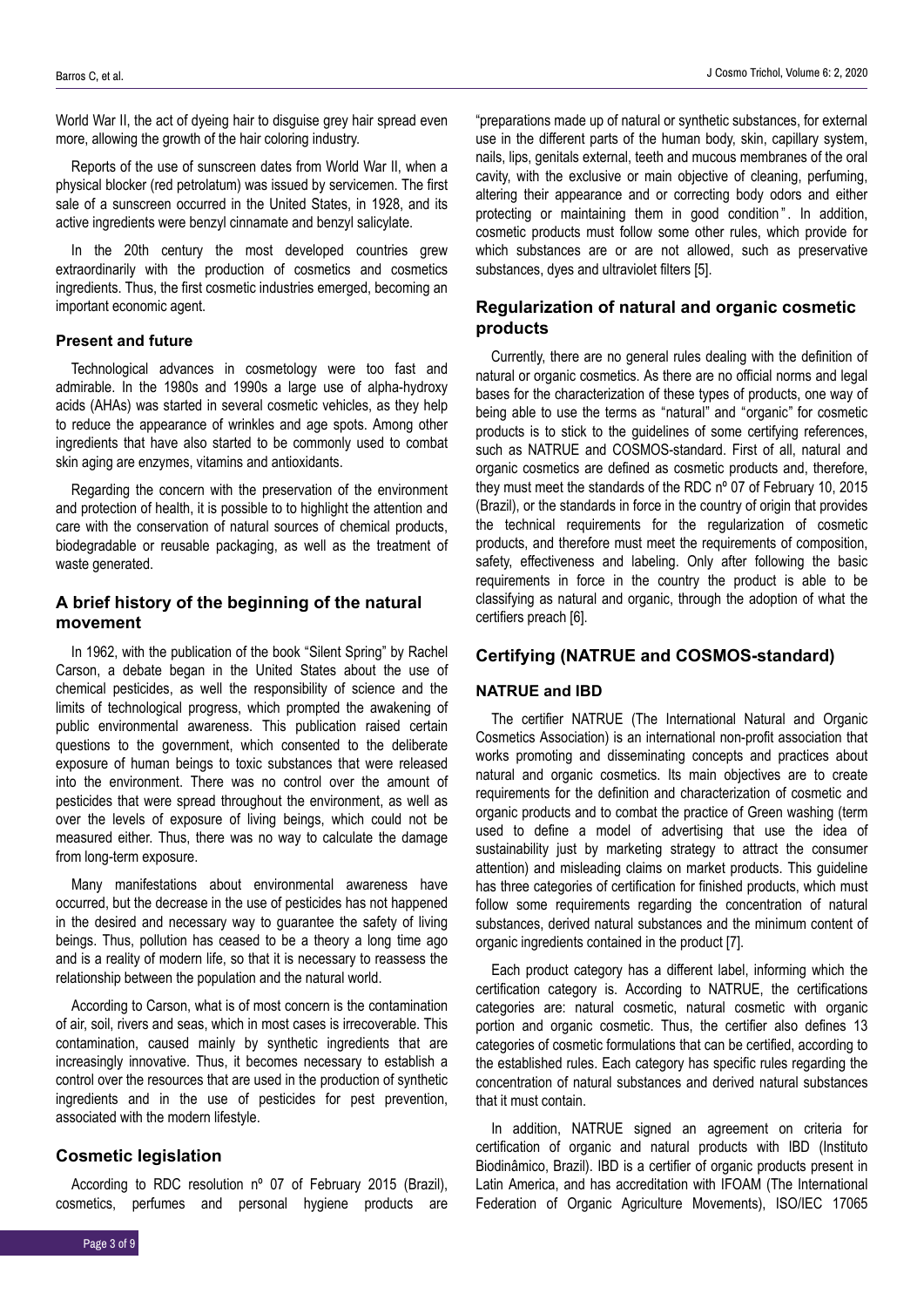(European market-regulation CE 834/2007), Demeter (international market), USDA/NOP (North American market) and approved for use of the SISORG (Brazilian Organic Conformity Assessment System), which makes the certificate accepted globally. Thus, NATRUE and IBD have international equivalence requirements, with mutual recognition of standards alignment.

#### **Natural cosmetics**

According to NATRUE, for a cosmetic to be considered as natural and to be certified as such, it must contain a minimum level of natural substances and a maximum level of derived natural substances, as shown in Figure 2.

## **Natural cosmetics with an organic portion**

For natural cosmetics with an organic portion, they must contain a minimum level of natural substances with organic certification and a maximum level of substances derived from natural, in which their production (their primary ingredient) is from organic origin. So that at least 70% of these substances must have organic certification or be from wild collection. In the case of derived natural substances that have been produced from certified ingredients, the content of the organic portion will be considered and added to the organic total amount, as shown in Figure 3.

## **Organic cosmetics**

In the case of organic cosmetics, they must also contain a minimum level of natural substances and a maximum level of substances derived from natural, in which their production (their primary ingredient) is from organic origin. However, at least 95% of the natural substances of plants and animal origin and of derived natural substances contained in the product must have organic certification or be from wild collection. In case of derived natural substances that have been produced from certified organic ingredients, the content of the organic amount will be considered and added to the organic total amount.

### **Permitted ingredients categories**

There are three categories of permitted ingredients for use in cosmetics, according to the NATRUE guideline: natural substances derived natural substances and nature-identical substances.

## **Natural substances**

Natural substances are substances of botanic, inorganic-mineral or animal origin (with the exception of dead vertebrates) and mixtures of these substances that have undergone physical processes for their extraction, that is, that do not cause changes in the natural component, such as essential oils, vegetable oils and extracts.

According to the NATRUE guidelines (2019), water will be considered a natural substance only when it is in accordance. Depending on the ingredient used, only a few parts are considered natural. The Table 1 shows the specification of ingredients parts that are considered natural.

**Table 1:** Specification of ingredients parts that are considered natural.

| Type of ingredient            | What is considered natural                                           |
|-------------------------------|----------------------------------------------------------------------|
| Vegetable juices              | 100% from vegetable juice                                            |
| Concentrated vegetable juices | Only the juice, without the water used for dilution                  |
| Aqueous extracts              | Only the plant portion                                               |
| Hydroalcoholic extracts       | Only the plant and alcohol portions (if this is a natural substance) |

#### **Nature-identical substances**

Nature-identical substances may only be used when a natural option is impossible. Examples of natural-identical substances are some inorganic pigments, minerals and preservatives.

#### **Derived substances**

Derived substances are the raw materials subjected to processes that cause little change in the natural component and follow the permitted reactions. They can be used only when the function cannot be performed using a natural substance. These substances are obtained from natural substances, such as fats, oils, waxes, polysaccharides, proteins and lipoproteins. However, there are a limited number of chemical reactions accepted in the production of this type of ingredient. Besides that, the the raw materials of this class must, necessarily, be produced through processes modelled on

physiological mechanisms, and should pass through the fewest conversion steps as possible. For this type of raw material, only the following chemical reactions are permitted: acylation, amidation, condensation (with elimination of water), dehydrogenation, dimerization, esterification, glycosidation, hydrogenation, hydrogenolysis, hydrolysis (including saponification), neutralisation, oxidation (with oxygen, ozone and peroxides), phosphorylation, pyrolysis, sulphatation and transesterification. Among the prohibited reactions are: ethoxylation, propoxylation, sulfonation, phosphating, polymerization.

For each of the three categories of finished products, there are stipulated levels of these substances for different types of cosmetic products, such as emulsions, sunscreens, soaps, among others. This specification is shown in the figures below (Figures 1-3):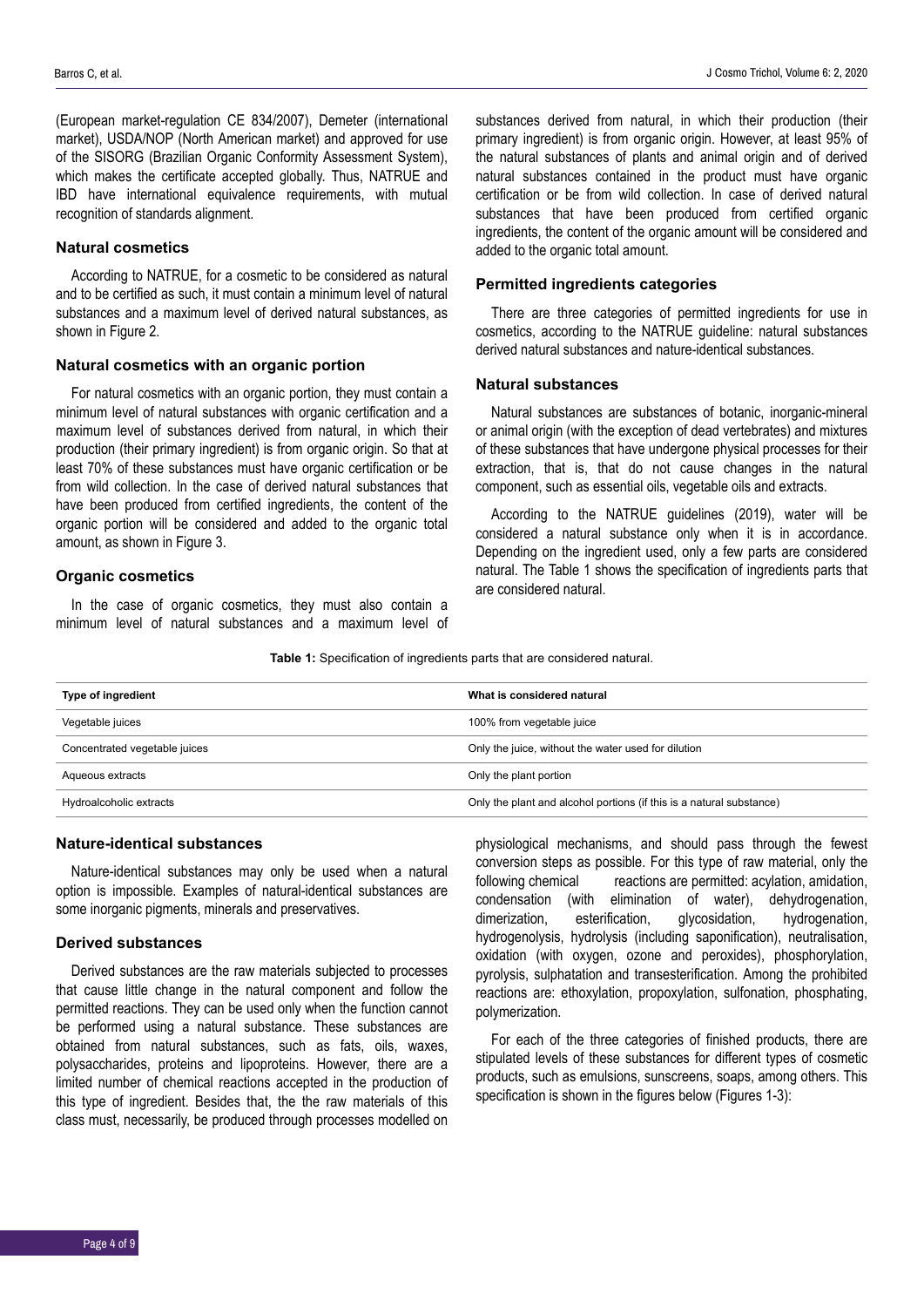|                                                                                                                                                                            | $1***$                                             | 2                                                                   | 3                                         | 4                                                  | 5                                 | 6                                        | 7          | 8                       | 9                                           | 10             | $11***$                              | 12    | 13     |
|----------------------------------------------------------------------------------------------------------------------------------------------------------------------------|----------------------------------------------------|---------------------------------------------------------------------|-------------------------------------------|----------------------------------------------------|-----------------------------------|------------------------------------------|------------|-------------------------|---------------------------------------------|----------------|--------------------------------------|-------|--------|
| Product Category                                                                                                                                                           | Oils/water-free cleaning and<br>skin care products | Parfums, Eaux de Parfum,<br>Toilette, Eaux de<br>Cologne<br>Eaux de | Skin care emulsions (W/O)<br>and Oleogels | <b>cosmetics</b><br>containing water<br>Decorative | Deodorants and<br>antiperspirants | Skin care emulsions (O/W)<br>ge s<br>and | Sunscreens | Hair treatment products | Cleaning products containing<br>surfactants | Oral care      | Decorative cosmetics, water-<br>free | Soaps | Waters |
|                                                                                                                                                                            | 80                                                 | 60                                                                  | 30                                        | 10                                                 | 10                                | 10                                       | 10         | 3                       | 3                                           | $\overline{c}$ | 1                                    | 1     | 0,1    |
| Natural Cosmetics                                                                                                                                                          | 20                                                 | 10                                                                  | 30                                        | 30                                                 | 30                                | 25                                       | 55         | 40                      | 85                                          | 70             | 50                                   | 99    | 10     |
| Minimum content of natural substances (%).<br>Maximum content of derived natural substances (%).<br>***<br>Water-free products that can contain up to 5.0% water addition. |                                                    |                                                                     |                                           |                                                    |                                   |                                          |            |                         |                                             |                |                                      |       |        |

**Figure 1:** Specification of the minimum concentration of natural substance and the maximum concentration of natural substance derived in natural cosmetics.

|                                           | $1***$                                             | $\overline{\mathbf{c}}$                                                                                                     | 3                                         | 4                                        | 5                                 | $6\phantom{1}$                        | 7          | 8                       | 9                                           | 10        | $11***$                             | 12    | 13     |
|-------------------------------------------|----------------------------------------------------|-----------------------------------------------------------------------------------------------------------------------------|-------------------------------------------|------------------------------------------|-----------------------------------|---------------------------------------|------------|-------------------------|---------------------------------------------|-----------|-------------------------------------|-------|--------|
| Product Category                          | Oils/water-free cleaning and<br>skin care products | Parfums, Eaux de Parfum,<br>Eaux de<br>Cologne<br>Eaux de Toilette,                                                         | Skin care emulsions (WO)<br>and O leogels | Decorative cosmetics<br>containing water | Deodorants and<br>antiperspirants | Skin care emulsions (O/W)<br>and gels | Sunscreens | Hair treatment products | Cleaning products containing<br>surfactants | Oral care | Decorative cosmetics, water<br>free | Soaps | Waters |
| with organic portion<br>Natural cosmetics | $90*$                                              | $60*$                                                                                                                       | $30*$                                     | $15*$                                    | $15*$                             | $15*$                                 | $15*$      | $15*$                   | $15*$                                       | $15*$     | $15*$                               | $1*$  | $15*$  |
|                                           | $10***$                                            | $10***$                                                                                                                     | $20***$                                   | $15***$                                  | $15***$                           | $20**$                                | $30**$     | $15***$                 | $25***$                                     | $15***$   | $15***$                             | 99**  | $5***$ |
|                                           |                                                    | Minimum content of natural substances (%).                                                                                  |                                           |                                          |                                   |                                       |            |                         |                                             |           |                                     |       |        |
|                                           | ×                                                  | Maximum content of derived natural substances (%).<br>Additional requirements on the content of natural organic substances. |                                           |                                          |                                   |                                       |            |                         |                                             |           |                                     |       |        |
|                                           | **                                                 | Additional requirements on the content of natural substances derived from organic origin.                                   |                                           |                                          |                                   |                                       |            |                         |                                             |           |                                     |       |        |
|                                           | 女女女                                                | Water-free products that can contain up to 5.0% water addition.                                                             |                                           |                                          |                                   |                                       |            |                         |                                             |           |                                     |       |        |

**Figure 2:** Specification of the minimum concentration of natural substance and the maximum concentration of natural substance derived in natural cosmetics with organic portion.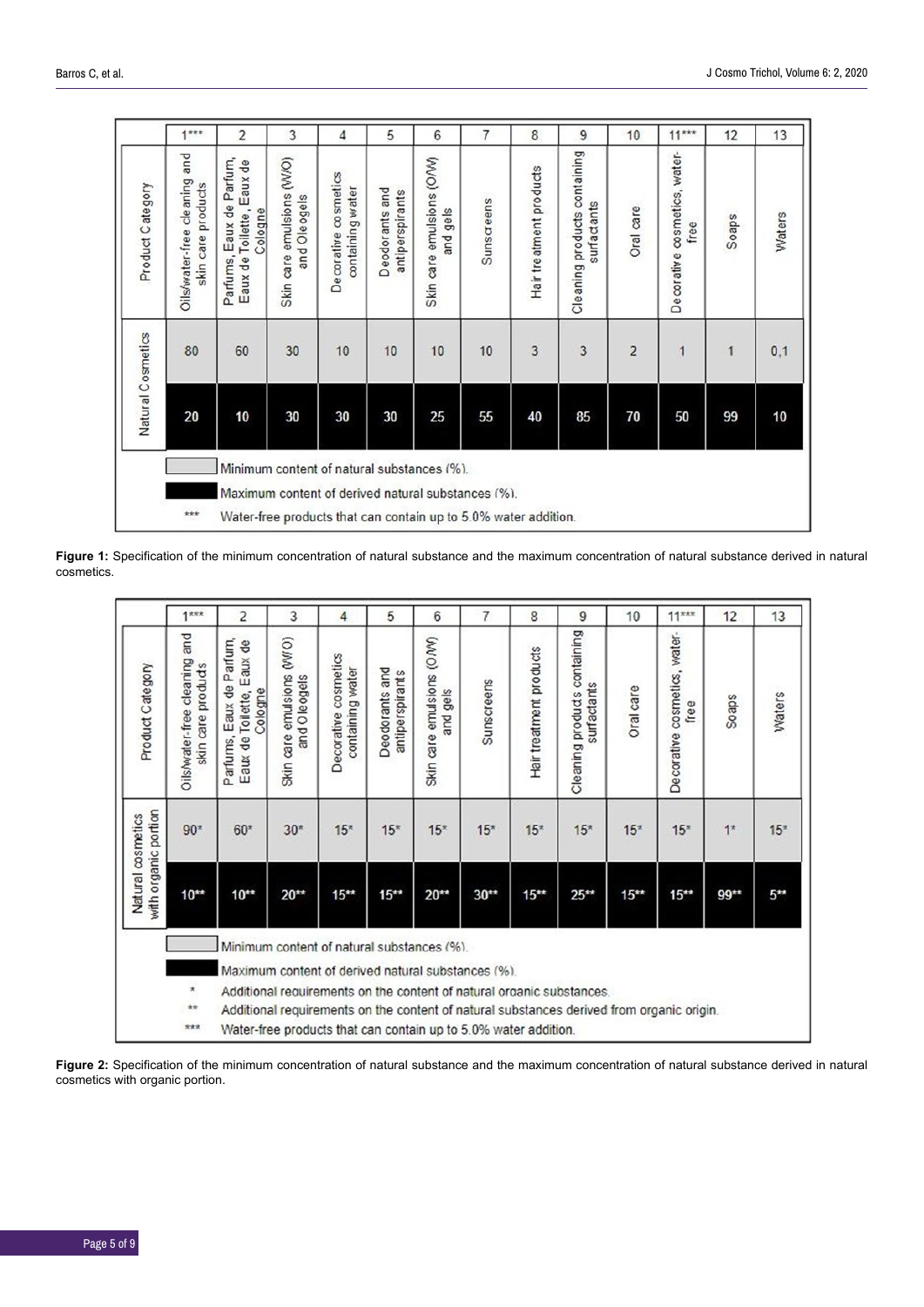|                   | $1***$                                                | $\overline{c}$                                                                                                                                                     | 3                                         | 4                                        | 5                                 | 6                                     | $\overline{7}$ | 8                       | 9                                           | 10        | $11***$                              | 12    | 13     |
|-------------------|-------------------------------------------------------|--------------------------------------------------------------------------------------------------------------------------------------------------------------------|-------------------------------------------|------------------------------------------|-----------------------------------|---------------------------------------|----------------|-------------------------|---------------------------------------------|-----------|--------------------------------------|-------|--------|
| Product Category  | and<br>Oils/water-free cleaning<br>skin care products | Eaux de Parfum,<br>Eaux de<br>Cologne<br>Eaux de Toilette,<br>Parfurns,                                                                                            | Skin care emulsions (WO)<br>and O leogels | Decorative cosmetics<br>containing water | Deodorants and<br>antiperspirants | Skin care emulsions (O/W)<br>and gels | Sunscreens     | Hair treatment products | Cleaning products containing<br>surfactants | Oral care | Decorative cosmetics, water-<br>free | Soaps | Waters |
| Organic Cosmetics | $90*$                                                 | $60*$                                                                                                                                                              | $30*$                                     | $20*$                                    | $20*$                             | $20*$                                 | $20*$          | $20*$                   | $20*$                                       | $20*$     | $20*$                                | $1*$  | $20*$  |
|                   | $10***$                                               | $10^{**}$                                                                                                                                                          | $15***$                                   | $15***$                                  | $15***$                           | $15***$                               | $15***$        | $15***$                 | $25**$                                      | $15***$   | $15***$                              | 99**  | $5***$ |
|                   |                                                       | Minimum content of natural substances (%).                                                                                                                         |                                           |                                          |                                   |                                       |                |                         |                                             |           |                                      |       |        |
|                   | ×                                                     | Maximum content of derived natural substances (%).                                                                                                                 |                                           |                                          |                                   |                                       |                |                         |                                             |           |                                      |       |        |
|                   | $**$                                                  | Additional requirements on the content of natural organic substances.<br>Additional requirements on the content of natural substances derived from organic origin. |                                           |                                          |                                   |                                       |                |                         |                                             |           |                                      |       |        |
|                   | ***                                                   | Water-free products that can contain up to 5.0% water addition.                                                                                                    |                                           |                                          |                                   |                                       |                |                         |                                             |           |                                      |       |        |

**Figure 3:** Specification of the minimum concentration of natural substance and the maximum concentration of natural substance derived in organic cosmetics.

## **Prohibited ingredients**

According to IBD, some ingredients should not be used in finished products, be they natural, organic or with an organic portion. Such ingredients are: polyethylene glycols (PEGs), silicones, quaternary ammonium, diethanolamides, petroleum derivatives, genetically modified organisms (OMG), fragrances, dyes and synthetic preservatives.

## **Packaging**

As stated by NATRUE, in addition to presenting the smallest size as possible, the packaging of natural, organic and natural cosmetic products with an organic portion should preferably be made of recyclable materials, such as glass, aluminium, paper/cardboard and/or recyclable plastics. Furthermore, products must be designed for multiple uses (except for sample packs). The permitted propellants are air, nitrogen, oxygen carbon dioxide, argon (but without volatile organic compounds). Gases will not be taken into account for calculations and halogenated plastics (such as polyvinyl chloride and chlorinated plastics) may not be used in packaging for these products.

#### **General NATRUE labeling and certification rules**

For the cosmetic product line to be able to bear the certification label, it must have certification of at least 75% of products of a specific brand (or sub-brand). If there are products certified by another certifying standard, they can be counted in the calculation of 75%, to obtain NATRUE certification. However, this accounting will only be allowed during the first two years of the certificate. After this period, the brand must have a threshold of 75% of the products in the line with NATRUE certification. Double labelling is permitted as long as the above requirements are met.

## **COSMOS-standard (BDIH, Cosmebio, Ecocert, ICEA and Soil Association)**

COSMOS-standard is an international non-profit association created to promote and disseminate concepts and practices about natural and organic cosmetics. It is formed by the union of five organizations in Europe, namely: BDIH (Germany), Cosmebio (France), Ecocert (France), ICEA (Italy) and Soil Association (United Kingdom). Furthermore, its main objectives are promoting the use of products from organic agriculture and respecting biodiversity, using natural resources responsibly, and respecting the environment, using safe and respectful production processes for human health and the environment and strengthen the concept of "Green Chemistry". This guideline has two types of certification for finished products: natural cosmetics and organic cosmetics.

## **Natural cosmetics**

According to COSMOS there is no requirement on a minimum concentration of organic content that should be used in formulations certified as natural, however, there is a calculation rule for determining the concentration of ingredients of natural origin in cosmetic products (COSMOS-standard, 2019): % natural origin of total=[weight of total product-weight of non-natural origin ingredientsweight of petrochemical moieties]/weight of all ingredients x100.

## **Organic cosmetics**

For organic cosmetics, the general rule is that at least 95% of the physically processed agro-ingredients must be organic. The remaining physically processed agro-ingredients must be organic and certified only if they are present on the list issued by the certifier. In the final product, at least 20% of the total product must be organic.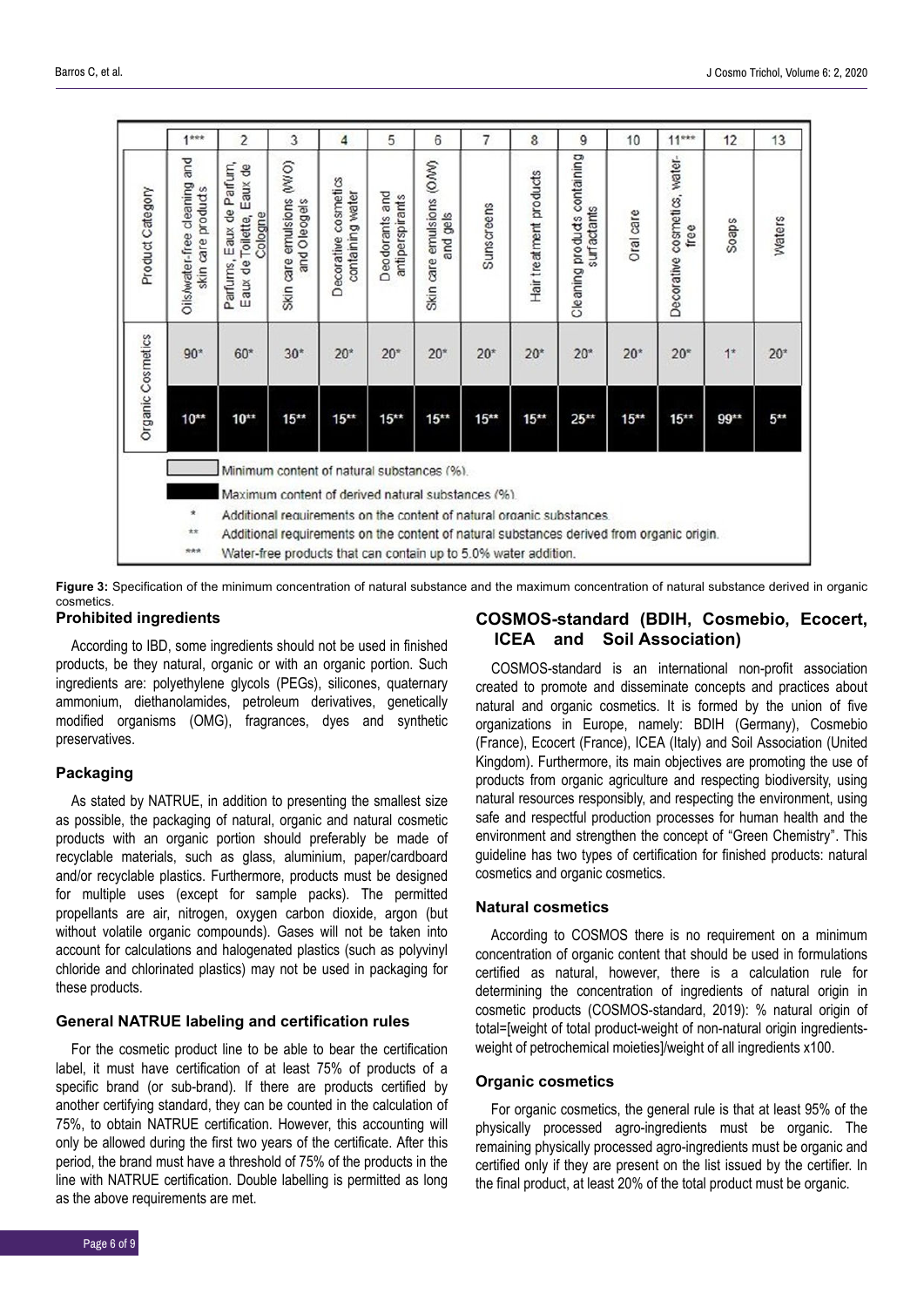Besides to this general rule, there are some specific requirements for certain products:

Soaps, alcohol spritzers and perfumes: they are formulations with a high concentration of chemically processed ingredients. Therefore, it is not possible to meet the requirement of at least 95% of physically processed and organic ingredients.

Alcohol spritzers and perfumes: at least 95% of the physically processed ingredients must be organic.

Soaps created by saponification: when created from simple raw materials.

(Vegetable oils, butters, etc.), at least 95% of the physically processed ingredients must be organic.

Soaps created from noodles and other ingredients: at least 95% of physically processed and chemically processed ingredients must be organic.

Furthermore, as for the final product, there are some exceptions to the concentration: rinse-off products, non-emulsified aqueous products, and products with at least 80% minerals or ingredients of mineral origin must have at least 10% of the total formulation ingredients as being organic.

## **Categories of allowed ingredients**

To facilitate the understanding of the proposed rules, COSMOSstandard specifies five categories of ingredients contained in a cosmetic product. According to the increasing order of human intervention, they are: water, mineral ingredients, physically processed agro-ingredients, chemically processed agro-ingredients and other ingredients.

## **Water**

Water is the basic ingredient of the formulation, therefore, its quality level is essential, and must be treated with permitted physical processes. Potable water, spring water, water obtained by osmosis, distilled water or sea water can be used.

#### **Mineral ingredients**

Minerals and ingredients of mineral origin are important but are not renewable, so there are environmental rules on their use. Thus, minerals may be used as long as they are obtained from environmentally sound extraction processes and without intentional chemical modification.

### **Physically processed ingredients**

This category includes substances of plant, animal or microbial origin subjected to physical processes. These ingredients can only be used if they are extracted through permitted physical processes. In addition, ingredients of animal

origin must not entail the death of the animal concerned and can be produced by animals, but without being part of them. Also, the ingredients must comply with the requirements of the International Trade in Endangered Species of Wild Fauna and Flora (CITES), and the use of Genetically Modified Organisms (GMOs) and primary raw materials extracted from living or slaughtered animals is forbidden. Finally, the ingredients must be obtained using natural materials with any forms of water or a vegetable solvent which can be ethyl alcohol, glycerine, vegetable oils, honey or supercritical carbon dioxide.

This category includes substances of plant, animal or microbial origin submitted to chemical processes. For its extraction, organic raw materials and permitted processes must be considered clean and follow the principles of green chemistry (Environmental Protection Agency Green Chemistry Programme, USA). The use of OMG and primary raw materials extracted from living or slaughtered animals is forbidden.

## **Others ingredients**

The use of certain other ingredients is allowed only if there are no effective natural alternatives available to ensure the safety of the consumers or efficacy of the product. For this, it is necessary to obey the options that are provided as preservatives, solvents, ingredients that contain in their composition petrochemical and natural moieties, among others.

## **Allowed processes**

COSMOS-standard defines which physical and chemical processes can be used, as well as which are prohibited.

## **Physical processes allowed**

Only processes that respect the natural active substances present in ingredients are allowed, in addition to respecting the ecological balance, energy use and waste management. The permitted physical processes are: deodorisation, mixtures, centrifugation, extraction, pressure, decoction, drying (by evaporation), deterpenation (if fractionated distillation with steam), distillation (only by steam), filtration and purification (ultra-filtration, dialysis, crystallisation and ion exchange), discoloration (only these decolorizing agents are allowed: bentonite, activated charcoal, bleaching earth, hydrogen peroxides and ozone), freezing, grinding, infusion, lyophilization, maceration, microwave, percolation, roasting, decanting, sifting, sterilisation by means of UV, sterilization with thermal treatments (the temperature must respect the active substances), ultrasound, UV treatments and vacuum.

#### **Chemical processes allowed**

These are the processes which allow the formation of biodegradable molecules. Only processes that respect the natural active substances present in ingredients are allowed, in addition to respecting ecological balance, energy use and waste management. The permitted chemical processes are: alkylation, amidation, biotechnology processes, calcination of plants residues, carbonization (resins and organic fatty oils), condensation and addition, esterification, trans-esterification, inter-esterification, etherification, hydration, hydrogenation, hydrolysis, ionic exchange, neutralization, oxydization and reduction, phosphorylation (permitted only for ingredients for leave-on products), saponification and sulphation.

#### **Not allowed processes**

According to COSMOS-standard, the following physical and chemical processes are prohibited: alkoxylation (including ethoxylation and propoxylation) using ethylene oxide, propylene oxide or other alkylene oxides, bleaching and deodourisation (on a support of animal origin), deterpenation (except with steam),

Page 7 of 9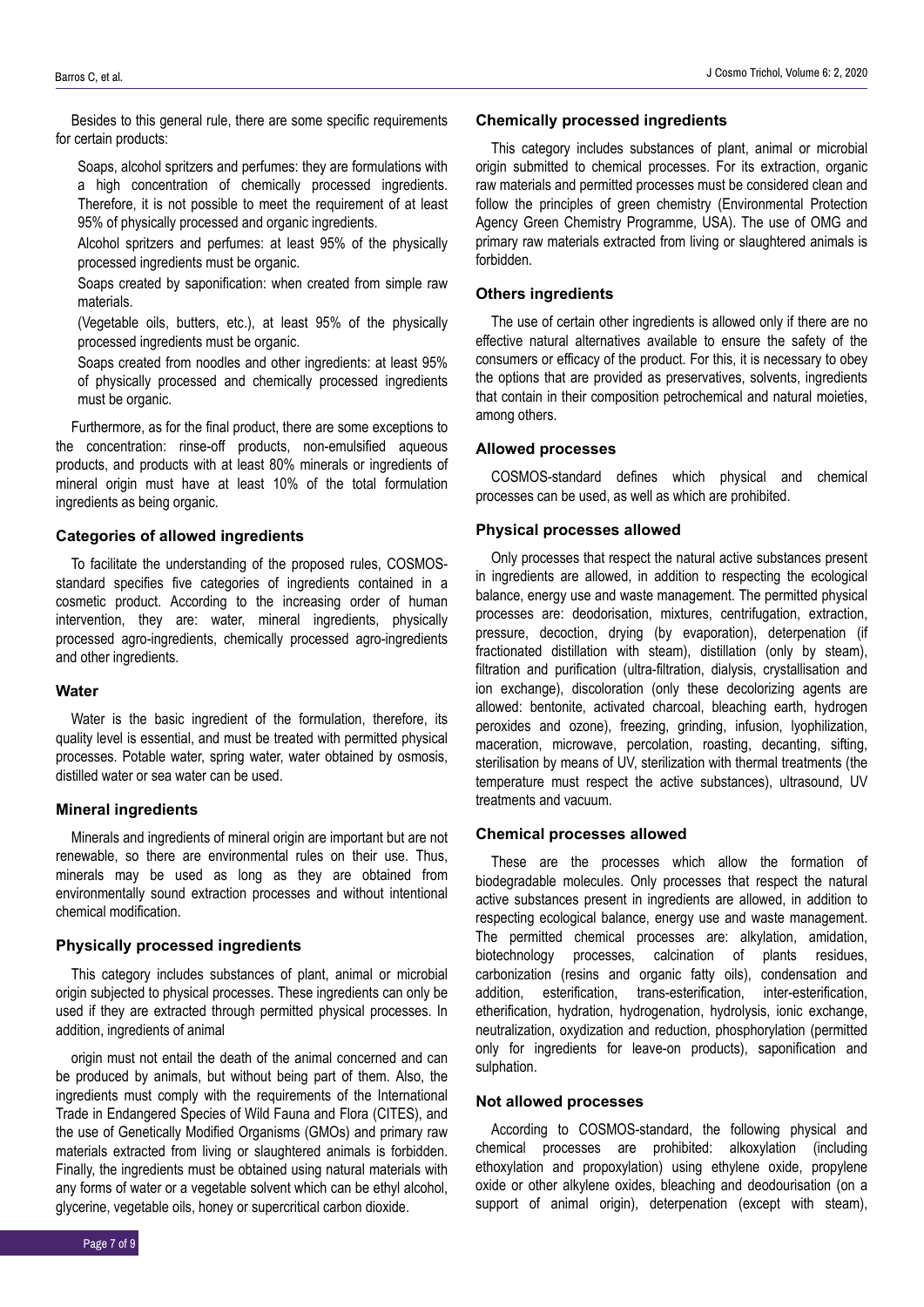halogenation (as main reaction), ionising radiation, sulphonation (as the main reaction), treatments with ethylene oxides and treatments using mercury.

#### **Rules for COSMOS-standard certification**

To carry out the certification of cosmetic ingredients or natural or organic cosmetic products, it is required to fulfill the requirements of the certification standards. After an on-site inspection and verification of the ingredients and final products validation, the certification is issued. In the case of using non-organic cosmetic ingredients, approval is required. In view of this, a documentary validation is carried out without on-site inspection. This approval only states that a certain non-organic ingredient is acceptable to be used. In addition, the bodies certifying to this Standard must be associate members of COSMOS-standard.

#### **Packaging**

The packaging must be made of recycled materials whenever possible, besides complying with the list of specific materials that are accepted by the certifier. Use as little material as possible and increase the amount of material that can be recycled. Some materials are forbidden, such as polyvinyl chloride (PVC), plastics containing styrene, materials that contain, have been derived from, or manufactured using OMG, and part of animals or substances produced by animals, such as leather and silk for example. Whereas, among the permitted materials are cellulose, ceramic, glass, paper/ cardboard, rubber (from natural origin), wood, among others.

#### **General labeling rules**

As stated by COSMOS-standard, the labeling and communication of the product must be clear, so as not to mislead the consumer. There are some differences in the rules between products with organic certification and products with natural certification.

#### **For products with organic certification**

The labels on the packaging of products with organic certification must necessarily have the following characteristics: have the signature "COSMOS ORGANIC" as a reference added to the label of the member organization COSMOS-standard AISBL; indicate the certifying body; indicate (by weight) the percentage of organic origin ingredients in the total product; indicate (by weight) the percentage of organic origin ingredients in the total product without water and minerals; indicate (by weight) the percentage of natural origin ingredients in the total product; indicate organic ingredients and those made from organic raw materials in the INCI list-which corresponds to the sentences: "from organic agriculture" for physically processed agro-ingredients and "made using organic ingredients" for chemically processed agro-ingredients.

Furthermore, the term "organic" should not be assigned to the final product, unless it is at least 95% organic (assessed as a percentage of the total product). For products that are 100% organic or 100% natural, the indication of the percentage natural is not obligatory.

## **For products with natural certification**

The labels on the packaging of products with natural certification must necessarily have the following characteristics: have the signature "COSMOS NATURAL" as a reference added to the label of the member organization COSMOS-standard AISBL; indicate the certifying body; indicate (by weight) the percentage of natural origin ingredients in the total product; indicate (by weight) the percentage of natural origin ingredients in the total product without water and minerals; indicate (by weight) the percentage of natural origin ingredients in the total product; indicate natural ingredients and those made from organic raw materials in the INCI-which corresponds to the sentences: "from organic agriculture" for physically processed agro-ingredients and "made using organic ingredients" for chemically processed agro-ingredients.

Furthermore, organic quotes on the packaging are restricted to the organic content of the total product and the organic ingredient(s) in question. For products that are 100% natural, the indication of the percentage natural is not obligatory.

## **Main differences between NATRUE and COSMOSstandard certifiers**

The two main certifiers of natural and organic cosmetic products have some differences in their main characteristics, regarding certification categories, allowed ingredient categories, lists of natural ingredients that must have organic certification, positive list of chemically processed ingredients and the minimum number of branded products that need to be certified. Below is a brief comparison between the main characteristics of the NATRUE and COSMOS-standard certifiers.

The Table 2 shows the comparison between the main differences of the NATRUE and COSMOS-standard certifiers.

| <b>Table 2:</b> Comparison between the main differences of the NATRUE |                                 |  |  |
|-----------------------------------------------------------------------|---------------------------------|--|--|
|                                                                       | and COSMOS-standard certifiers. |  |  |

|                                                                                                          | Certifying                                        |                                        |  |  |  |  |
|----------------------------------------------------------------------------------------------------------|---------------------------------------------------|----------------------------------------|--|--|--|--|
|                                                                                                          | <b>NATRUE</b>                                     | <b>COSMOS-standard</b>                 |  |  |  |  |
| Certification                                                                                            | Naturalcosmetics                                  | Naturalcosmetics                       |  |  |  |  |
| categories                                                                                               | Natural cosmetics<br>with<br>an<br>organicportion | Organiccosmetics                       |  |  |  |  |
|                                                                                                          | Organiccosmetics                                  |                                        |  |  |  |  |
| Allowed                                                                                                  | Naturalsubstances                                 | Water                                  |  |  |  |  |
| ingredient<br>categories                                                                                 | Nature-identical substances                       | Mineralingredients                     |  |  |  |  |
|                                                                                                          | Derivedsubstances                                 | Physically<br>processedingredients     |  |  |  |  |
|                                                                                                          |                                                   | Chemically<br>processed<br>ingredients |  |  |  |  |
|                                                                                                          |                                                   | Otheringredients                       |  |  |  |  |
| Positive list of Yes<br>natural<br>ingredients<br>that, if used,<br>have<br>must<br>organic<br>certified |                                                   | No                                     |  |  |  |  |
| Positive list of Yes<br>chemically<br>processed<br>ingredients                                           |                                                   | <b>No</b>                              |  |  |  |  |
| Minimum<br>number<br>οf<br>branded<br>products<br>that<br>need to<br>be<br>certification                 | Has requirements                                  | Not specified                          |  |  |  |  |